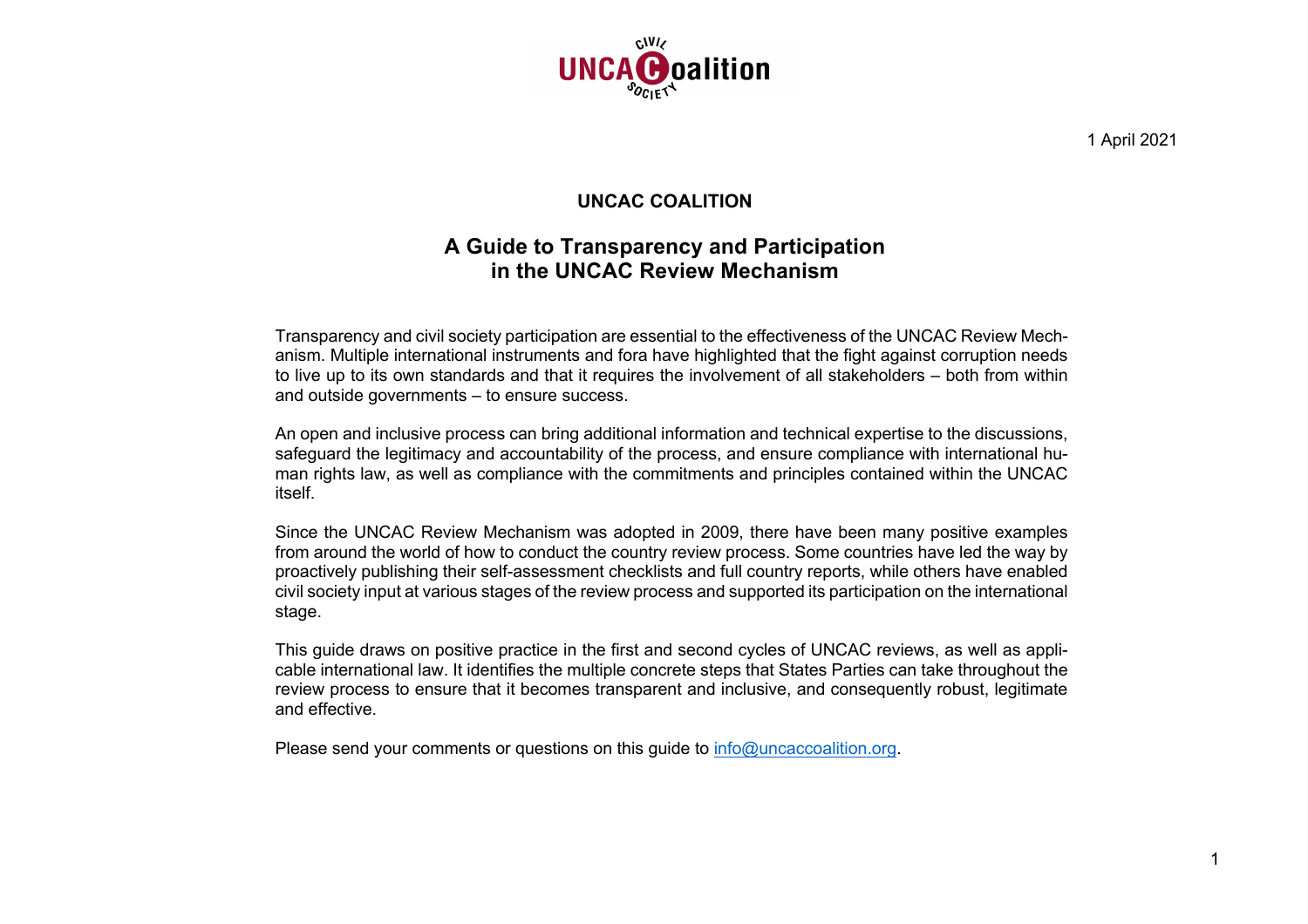

|                                                                                              | <b>Preparation</b>                                                                                                                                                                                                                                                                                                                                                                                                                                                                                                                                                                                                                                                                                                                                    | Self-Assess-<br>ment                                                                                                                                                                                                                                                                                                                                                                                                                                                                                                                    | <b>Peer Review</b><br>(Dialogue and<br>On-Site Visit)                                                                                                                                                                                                                                                                                                                                                  | <b>Report</b>                                                                                                                                                                                                                   | Follow-up                                                                                                                                                                                                                                                                                                                            | <b>Guiding Principles</b>                                                                                                                                                                                                                                                                                                                                                                                                                                                                                                                                                                                                                                                                                                                                                                                                                                |
|----------------------------------------------------------------------------------------------|-------------------------------------------------------------------------------------------------------------------------------------------------------------------------------------------------------------------------------------------------------------------------------------------------------------------------------------------------------------------------------------------------------------------------------------------------------------------------------------------------------------------------------------------------------------------------------------------------------------------------------------------------------------------------------------------------------------------------------------------------------|-----------------------------------------------------------------------------------------------------------------------------------------------------------------------------------------------------------------------------------------------------------------------------------------------------------------------------------------------------------------------------------------------------------------------------------------------------------------------------------------------------------------------------------------|--------------------------------------------------------------------------------------------------------------------------------------------------------------------------------------------------------------------------------------------------------------------------------------------------------------------------------------------------------------------------------------------------------|---------------------------------------------------------------------------------------------------------------------------------------------------------------------------------------------------------------------------------|--------------------------------------------------------------------------------------------------------------------------------------------------------------------------------------------------------------------------------------------------------------------------------------------------------------------------------------|----------------------------------------------------------------------------------------------------------------------------------------------------------------------------------------------------------------------------------------------------------------------------------------------------------------------------------------------------------------------------------------------------------------------------------------------------------------------------------------------------------------------------------------------------------------------------------------------------------------------------------------------------------------------------------------------------------------------------------------------------------------------------------------------------------------------------------------------------------|
| <b>PARTICIPA-</b><br><b>TION</b><br>(From<br>consultation to<br>dialogue and<br>partnership) | Ensure that adequate re-<br>sources are allocated to<br>support a transparent and<br>inclusive process.<br>Research which non-state<br>actors work on anti-cor-<br>ruption, transparency and<br>democracy issues in the<br>country and invite them to<br>participate in the review<br>process. The non-state<br>actors involved should in-<br>clude representatives of<br>civil society organisations<br>(CSO), the private sector,<br>professional associations,<br>academia and the media.<br>Form a multi-stakeholder<br>advisory team or joint plan-<br>ning group to consult on<br>the organisation of the im-<br>plementation review.<br>Consider awareness-rais-<br>ing and capacity building<br>opportunities to facilitate<br>participation. | Invite CSO repre-<br>sentatives and<br>other non-state<br>actors to contrib-<br>ute to the self-as-<br>sessment.<br>Convene one or<br>more national<br>stakeholder work-<br>shops to gain in-<br>puts for the self-<br>assessment and<br>raise awareness<br>about the review<br>process.<br>If time and re-<br>sources of gov-<br>ernment and/or<br>civil society do not<br>allow for the<br>above steps, in-<br>vite civil society<br>comments on a<br>draft self-assess-<br>ment, which is<br>then reflected in<br>the final version. | Include non-<br>state actors<br>wherever possi-<br>ble in dialogues<br>and meetings<br>with the expert<br>review team, in-<br>cluding in all<br>meetings during<br>the on-site visit.<br>Encourage writ-<br>ten submissions<br>by non-state ac-<br>tors to the re-<br>view team,<br>providing as-<br>sessments of<br>government im-<br>plementation<br>and recommen-<br>dations for im-<br>provements. | Invite non-<br>state actors to<br>provide input<br>to the country<br>report ap-<br>proval pro-<br>cess.<br>Include de-<br>tailed infor-<br>mation on how<br>the review pro-<br>cess was con-<br>ducted in the<br>review report. | Organise a<br>stakeholder dia-<br>logue and meet-<br>ings to shape a<br>follow-up action<br>plan to imple-<br>ment the review<br>recommenda-<br>tions.<br>Provide opportu-<br>nities for civil so-<br>ciety to comment<br>on government<br>progress reports<br>and to present<br>their own moni-<br>toring reports to<br>government. | Inclusivity - make efforts to<br>secure participation from as<br>wide a range of stakeholders as<br>possible, including marginalised<br>and at-risk groups.<br><b>Capacity</b> – where appropriate,<br>train and support stakeholders<br>to participate in the process.<br><b>Timeliness</b> – ensure sufficient<br>time for stakeholders to submit<br>their comments and input, and<br>for these to be taken into ac-<br>count.<br>Responsiveness - explain<br>how the stakeholders' input is<br>being assessed and incorpo-<br>rated into decisions.<br><b>Resourcing</b> – ensure adequate<br>resourcing to receive and pro-<br>cess stakeholder inputs.<br>Independence - allow civil so-<br>ciety to remain independent<br>and guarantee the right to cam-<br>paign and act irrespective of<br>their views and relationship with<br>the government. |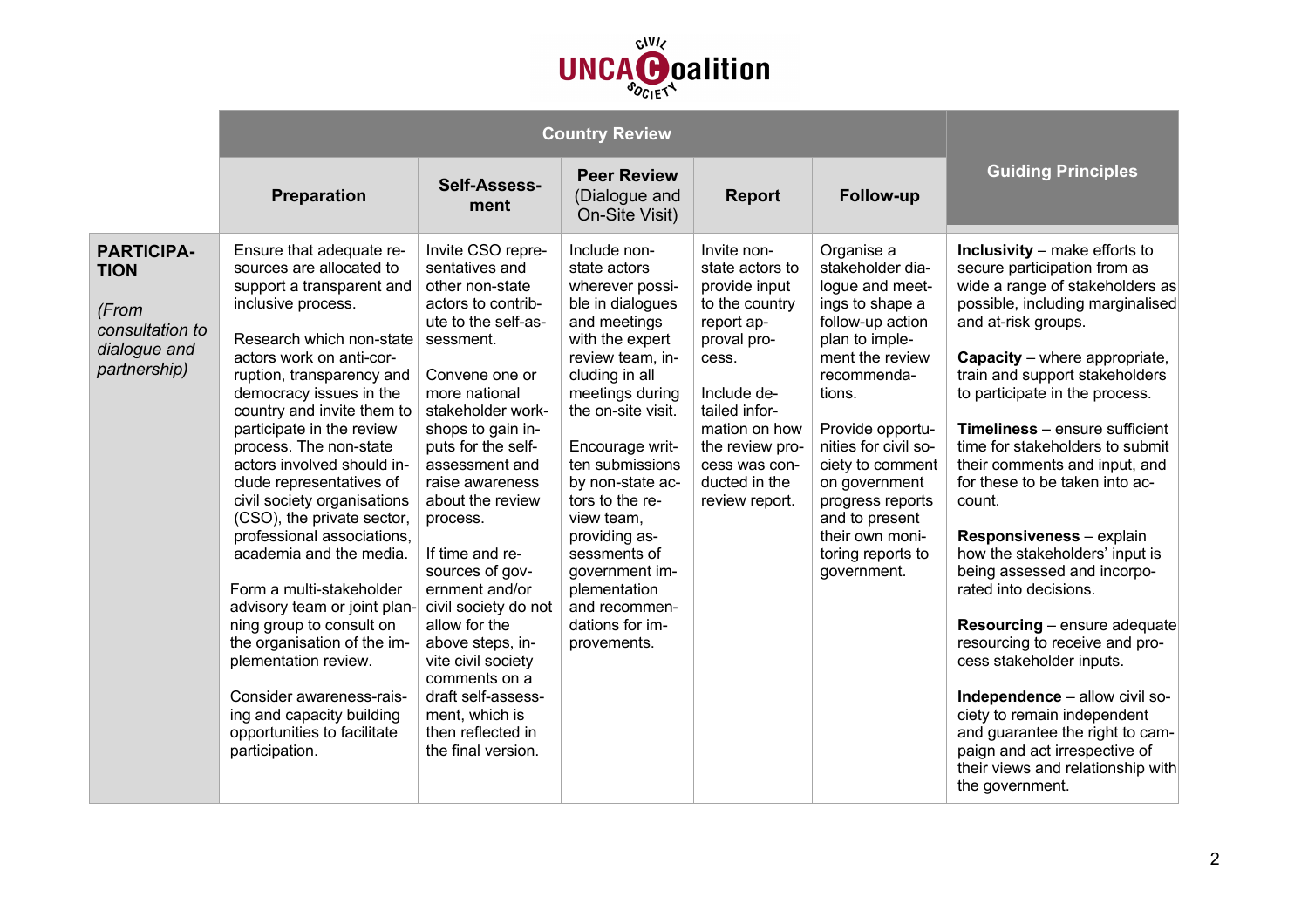

|                                                                           | <b>Preparation</b>                                                                                                                                                                                                                                                                                                                                                                                                                                                                                                                                                                          | Self-Assess-<br>ment                                                                                                                                                                                                                                                                                                                                                                                                                                                                                                 | <b>Peer Review</b>                                                                                                                                                                                                                                                                                                                                                                                                                                                                                                              | <b>Report</b>                                                                                                                                                                                                                                                                                                                                                                                                                                           | <b>Follow-up</b>                                                                                                                                                                                                                                                                                                                                                                                              | <b>Guiding Principles</b>                                                                                                                                                                                                                                                                                                                                                                                                                                                                                                                                                                                                                                                                                                                                                              |
|---------------------------------------------------------------------------|---------------------------------------------------------------------------------------------------------------------------------------------------------------------------------------------------------------------------------------------------------------------------------------------------------------------------------------------------------------------------------------------------------------------------------------------------------------------------------------------------------------------------------------------------------------------------------------------|----------------------------------------------------------------------------------------------------------------------------------------------------------------------------------------------------------------------------------------------------------------------------------------------------------------------------------------------------------------------------------------------------------------------------------------------------------------------------------------------------------------------|---------------------------------------------------------------------------------------------------------------------------------------------------------------------------------------------------------------------------------------------------------------------------------------------------------------------------------------------------------------------------------------------------------------------------------------------------------------------------------------------------------------------------------|---------------------------------------------------------------------------------------------------------------------------------------------------------------------------------------------------------------------------------------------------------------------------------------------------------------------------------------------------------------------------------------------------------------------------------------------------------|---------------------------------------------------------------------------------------------------------------------------------------------------------------------------------------------------------------------------------------------------------------------------------------------------------------------------------------------------------------------------------------------------------------|----------------------------------------------------------------------------------------------------------------------------------------------------------------------------------------------------------------------------------------------------------------------------------------------------------------------------------------------------------------------------------------------------------------------------------------------------------------------------------------------------------------------------------------------------------------------------------------------------------------------------------------------------------------------------------------------------------------------------------------------------------------------------------------|
| <b>TRANSPARENCY</b><br>(Active publication<br>and information<br>sharing) | Publish and maintain<br>comprehensive infor-<br>mation on the upcom-<br>ing review (e.g. in a<br>section of the compe-<br>tent ministry's website)<br>including:<br>- The UNCAC review<br>process, its method-<br>ology and schedule;<br>- The contact details<br>of the government's<br>coordinator of the<br>process (focal point);<br>- Qualification criteria<br>for non-state actor<br>participation and key<br>entry points for con-<br>tributions.<br>Allow interested<br>stakeholders to stay<br>informed throughout<br>the review process,<br>e.g. through an email<br>newsletter. | Publish the com-<br>pleted self-as-<br>sessment check-<br>list on the govern-<br>ment's website as<br>soon as it is avail-<br>able and before<br>the beginning of<br>the peer-review<br>phase.<br>Agree to prompt<br>publication of the<br>self-assessment<br>on the UNODC<br>website.<br>Communicate the<br>completion of the<br>self-assessment<br>through relevant<br>channels to the<br>public and inform<br>the stakeholders<br>who have contrib-<br>uted or otherwise<br>expressed interest<br>in the process. | Encourage the expert<br>review teams to visit<br>the country under re-<br>view.<br>Schedule the visit in<br>a way that provides<br>stakeholders with<br>sufficient time to pre-<br>pare.<br>Publicise the visit.<br>along with a schedule<br>of events and the<br>composition of the re-<br>view team on the<br>government's web-<br>site.<br>Seek the reviewers'<br>permission to publi-<br>cise their contact in-<br>formation, or create a<br>mechanism that al-<br>lows stakeholders to<br>submit written input<br>to them. | Make sure to<br>publish the coun-<br>try review find-<br>ings, including<br>the full country<br>report, in the<br>original and local<br>languages on the<br>government's<br>website.<br>Agree to the pub-<br>lication of the full<br>country report on<br>UNODC's web-<br>site.<br>Actively com-<br>municate the re-<br>lease of the re-<br>port to stakehold-<br>ers and the pub-<br>lic. Provide the<br>report to Parlia-<br>ment and the me-<br>dia. | Report regu-<br>larly on pro-<br>gress in rela-<br>tion to the<br>country re-<br>view recom-<br>mendations,<br>uploading re-<br>ports on a<br>designated<br>government<br>website and<br>by submitting<br>progress re-<br>ports to the<br>UNODC.<br>Publish infor-<br>mation about<br>opportunities<br>for non-state<br>actors to pro-<br>vide input to<br>and feedback<br>on the pro-<br>gress re-<br>ports. | Accessibility - ensure the<br>publication is accessible<br>online and understandable for<br>all stakeholders and, wher-<br>ever possible, address obsta-<br>cles such as geography, lan-<br>guage and the digital divide.<br><b>Openness</b> - ensure that doc-<br>uments and data are pub-<br>lished and available online in<br>open and easily accessible<br>formats through a single des-<br>ignated government website.<br><b>Timeliness</b> $-$ ensure the pub-<br>lication is sufficiently timely to<br>allow for meaningful monitor-<br>ing of and participation in the<br>process. Even if the schedule<br>changes: sufficient advance<br>notice for stakeholders is cru-<br>cial.<br>Accuracy $-$ ensure that the<br>most relevant and up-to-date<br>information is provided. |